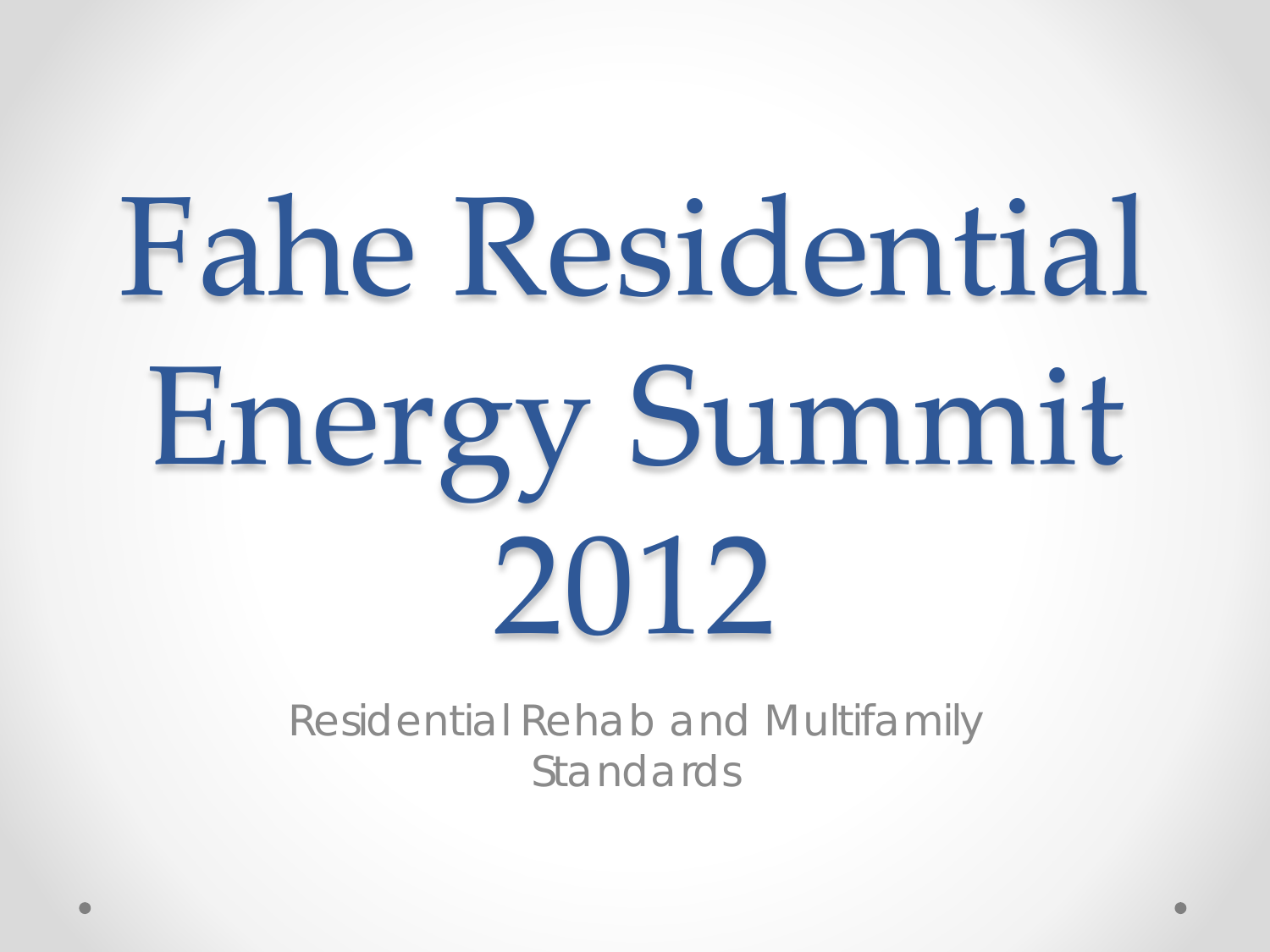

#### **HPwES Program Update**

U.S. DEPARTMENT OF Energy Efficiency & Renewable Energy eere.energy.gov **CONTRACTED** HOME PERFORMANCE WITH energystar.gov

Home performance has been a driver in the existing homes market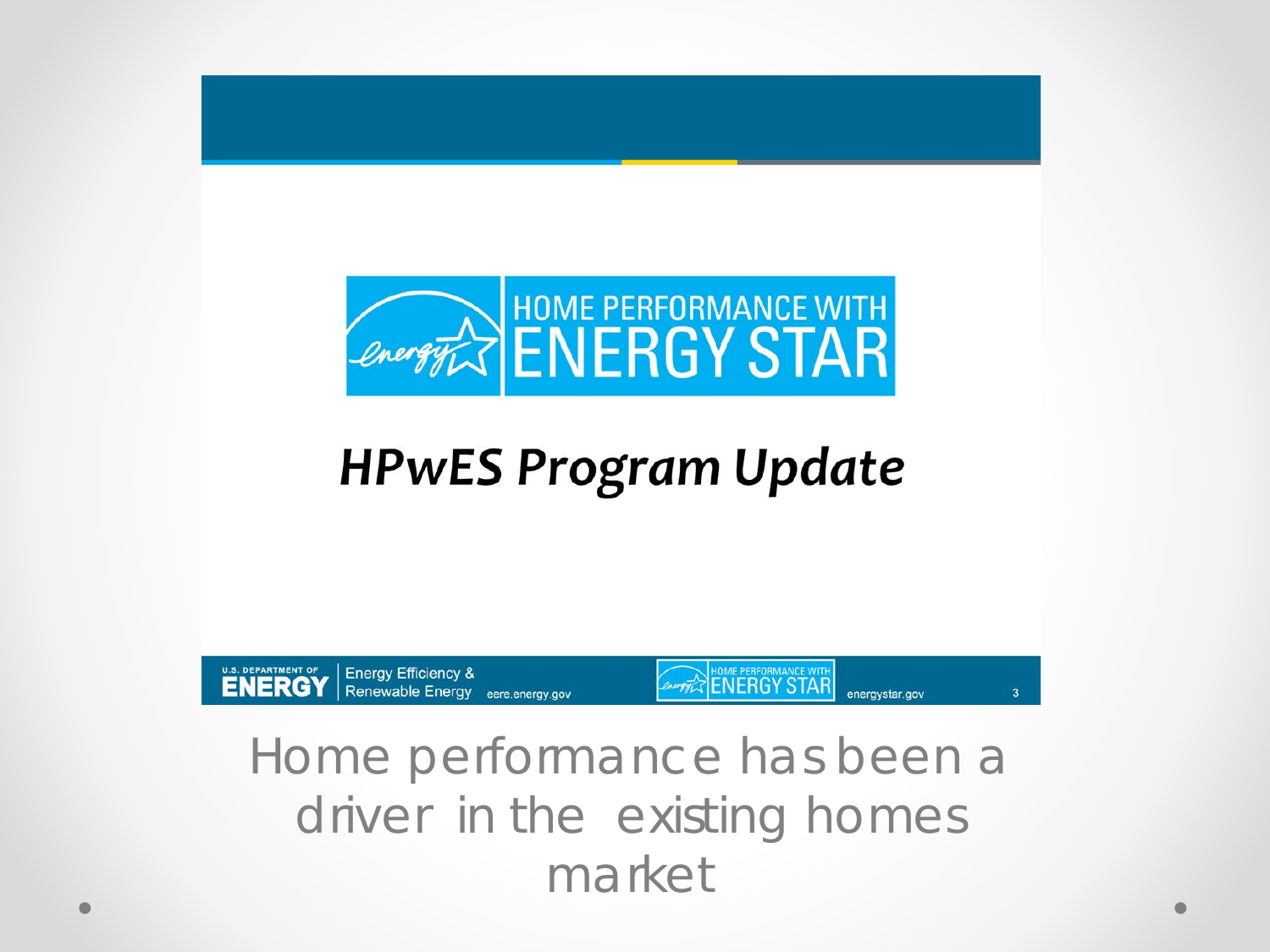#### **HPwES Is Ten Years Old!**

- We have a strong partnership base with over 50 Sponsors in 34 states, including DC - reaching
- The home performance industry is growing across the nation  $\bullet$ with over 1,800 participating contractors

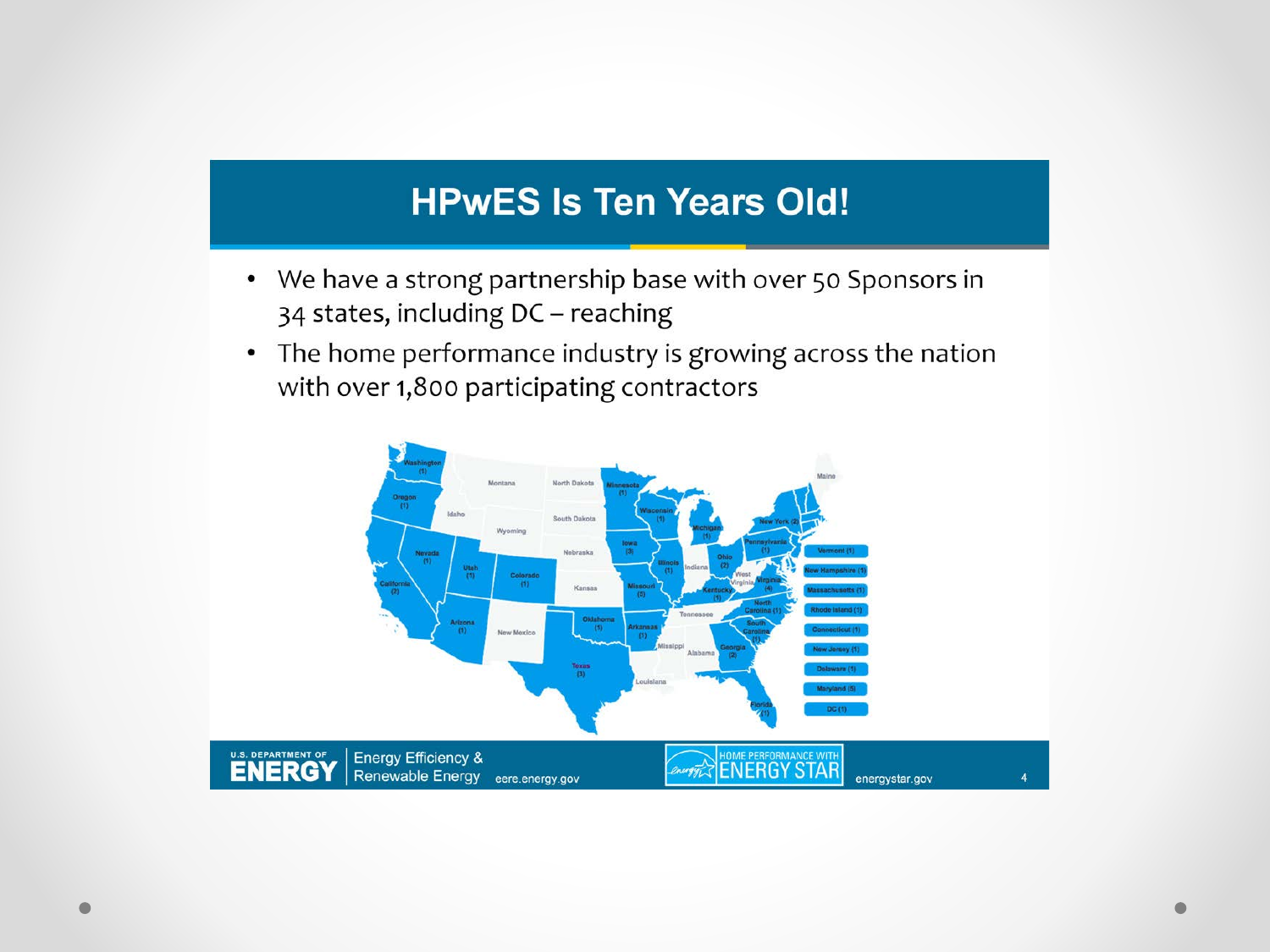#### **Nearly 200,000 HPwES Improvements**

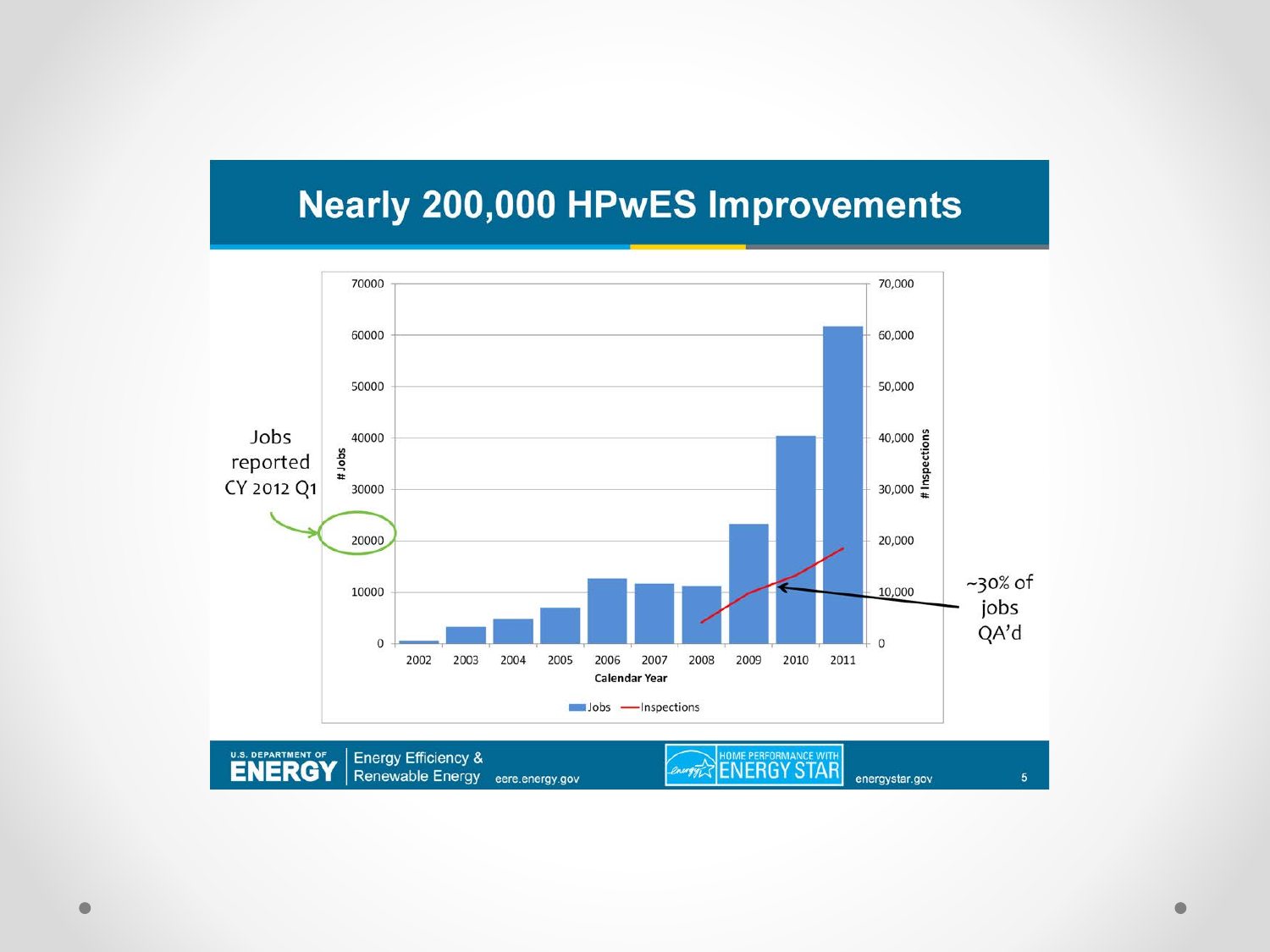### KY HPwES

- Retooling
- Federal funds gone
- Market share
- Contractor network
- Initial start up pain absorbed
- Need financing mechanisms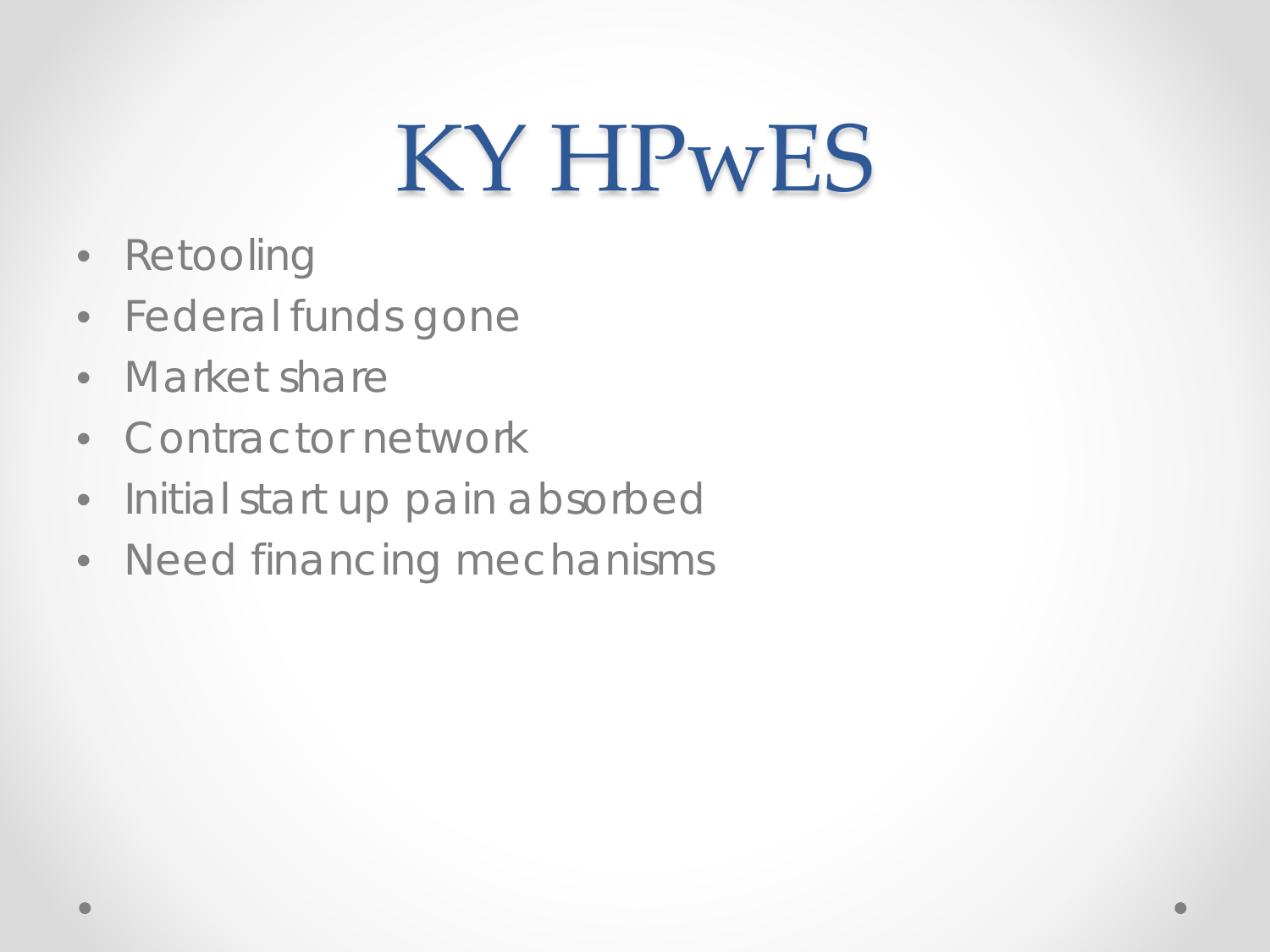### What are we talking about?

- Tom Carew insight
- All agencies have some sort of performance standards
- What Kind of standards moving forward?
- How do we set "green" and energy efficiency expectations?
- Financing perspective; How do we get points?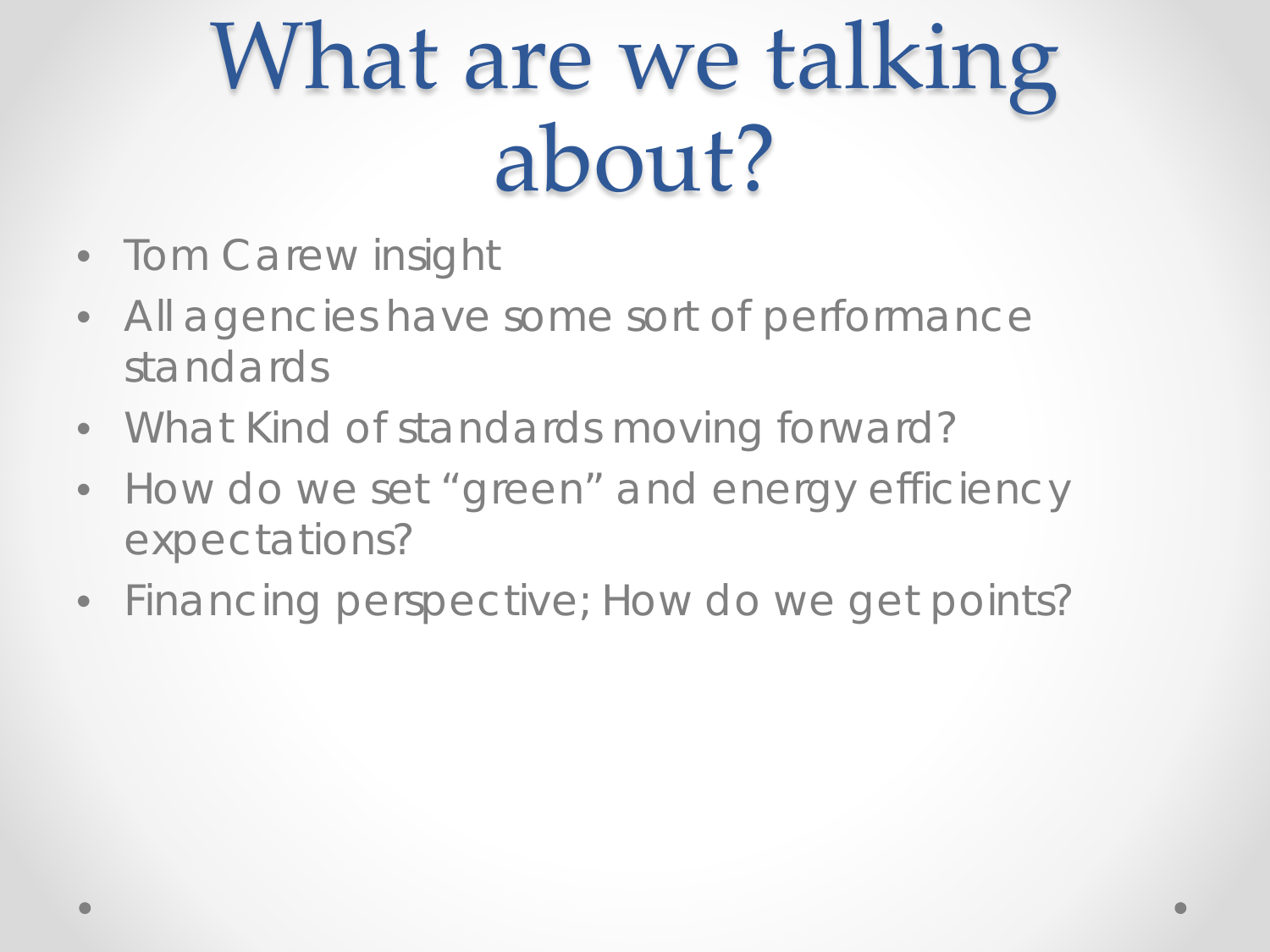### Reinventing the wheel!!???

- Plenty of good standards out there; Energy Star, LEED-H, NAHB Standard, Earth Craft, HUD EGC, Indoor Air Plus, Water Sense.
- Minimum energy performance set with HERS
- Rehab or retrofit specific complicates matters a bit
- Most programs written for new homes
- Retrofit application may prove challenging
- Local incentives, state incentives, utility programs
- Local codes, IECC 2009, IECC 2012, IGC
- Requirements of multiple funding sources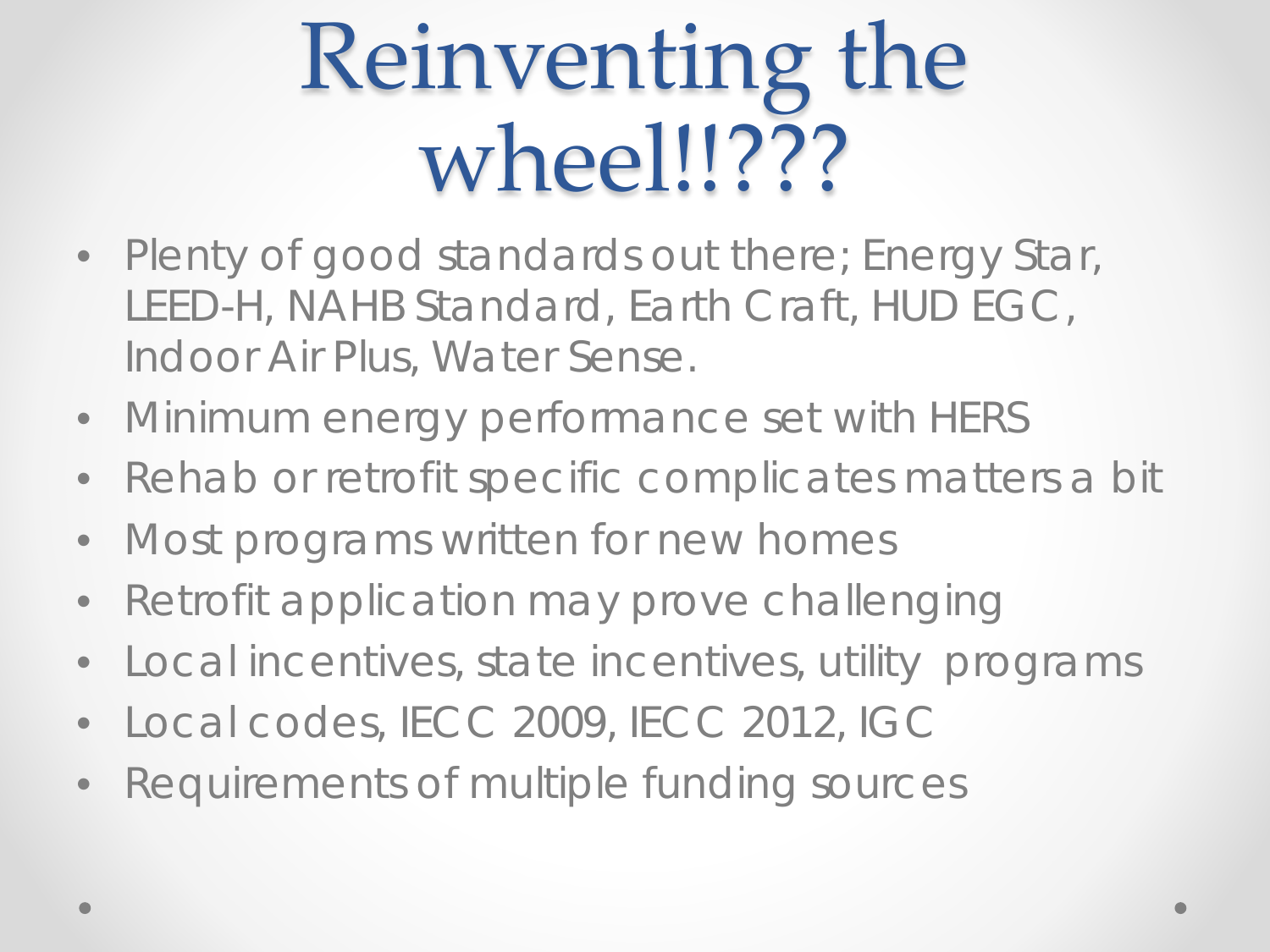# Score board; App Pts

- Lots of strategy to setting up points and to applying for points
- How might one align multiple funding sources for one project.
- Set priorities for program considering local conditions and concerns.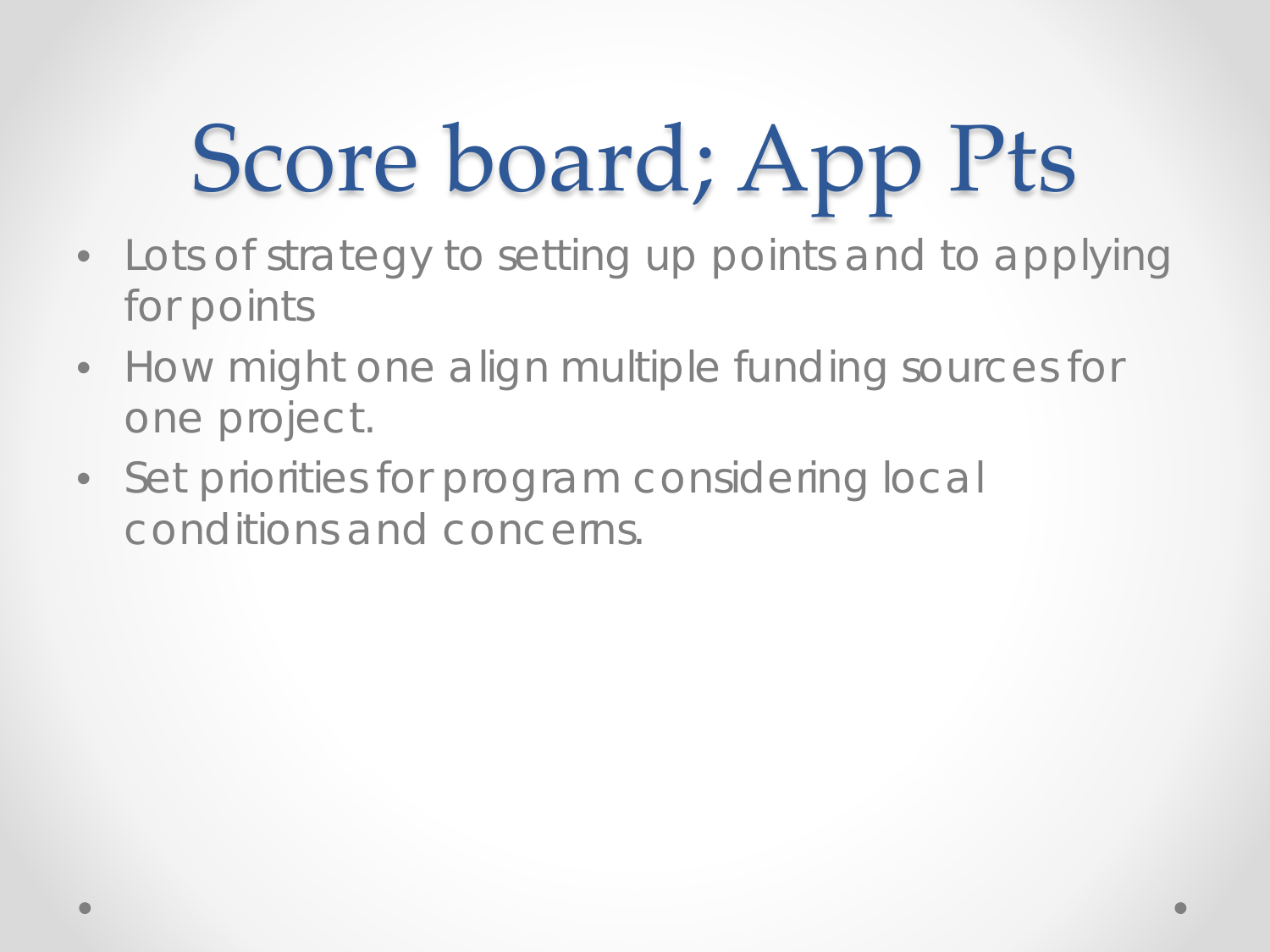# Get Help !!!

- Agencies should consult with local practitioners when establishing standards
- ES vs HERS vs LEED
- Project teams should consult with local practitioners when targeting compliance and particular points.
- Set priorities.
- Explore local options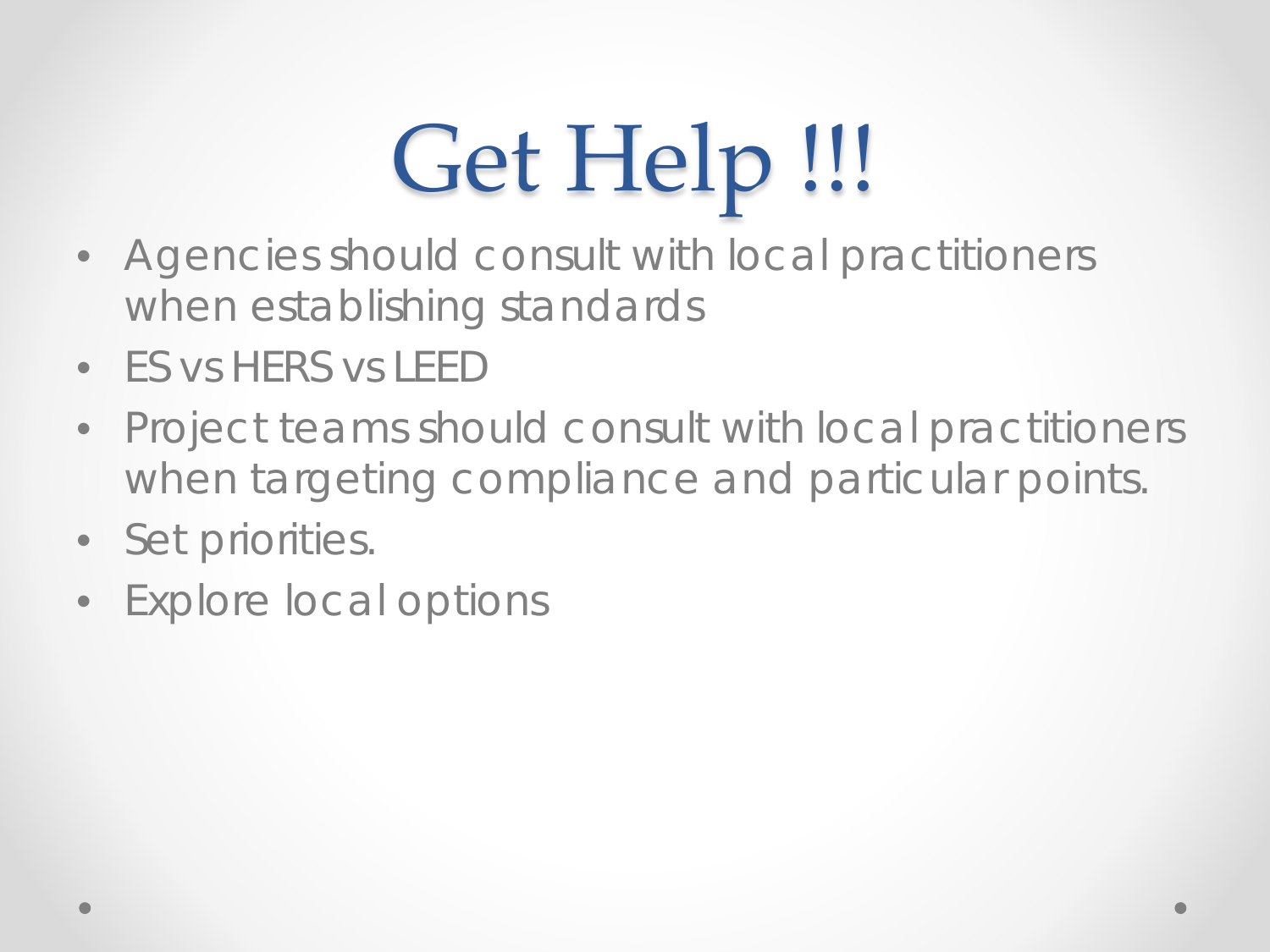### New vs. Existing

- Energy Star (V3)
- NAHB Green Build Standard
- **IFFD-H**

- NAHB for rehab
- ReGreen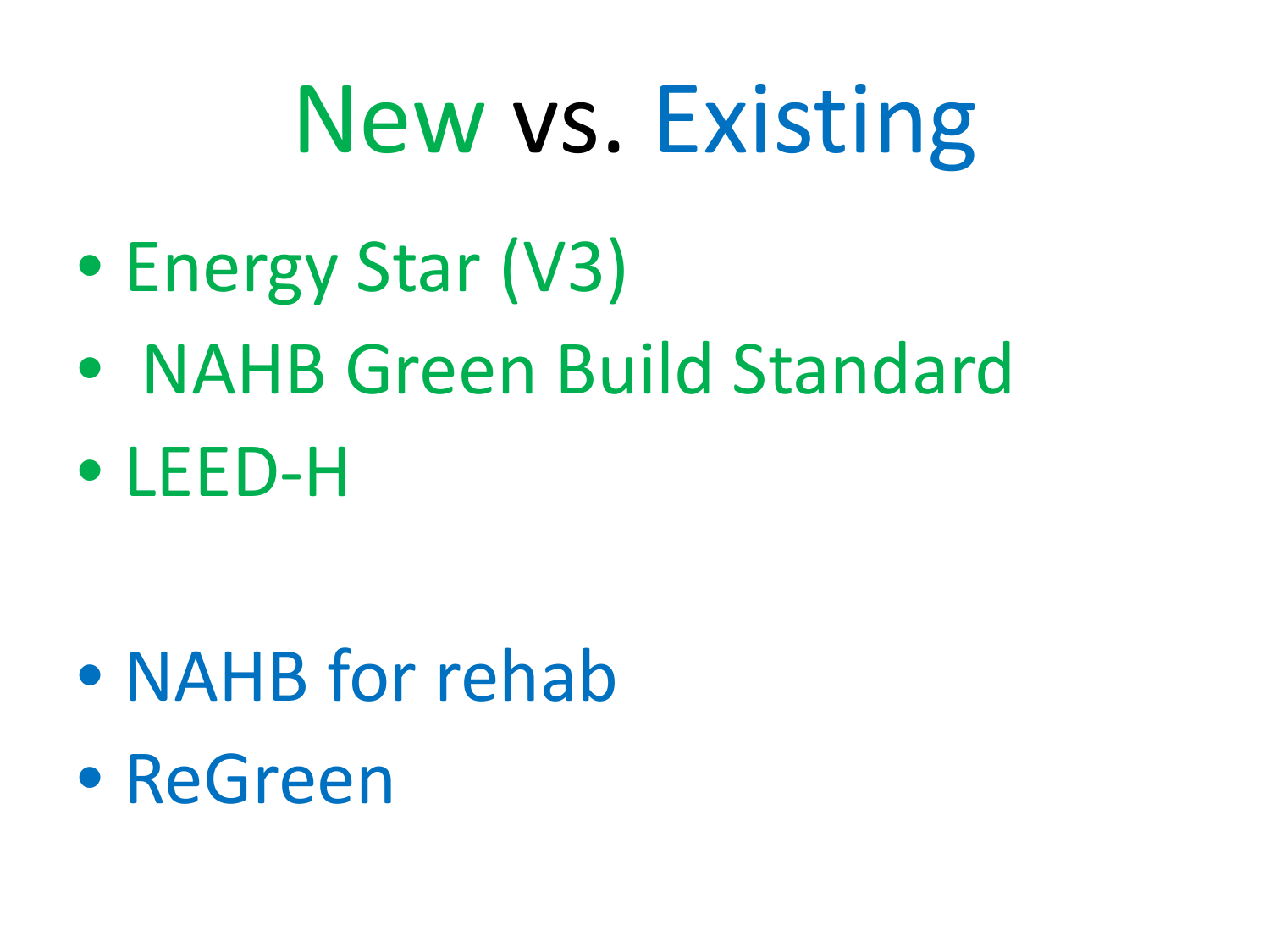### Energy Star V3



#### **LEARN MORE AT** energystar.gov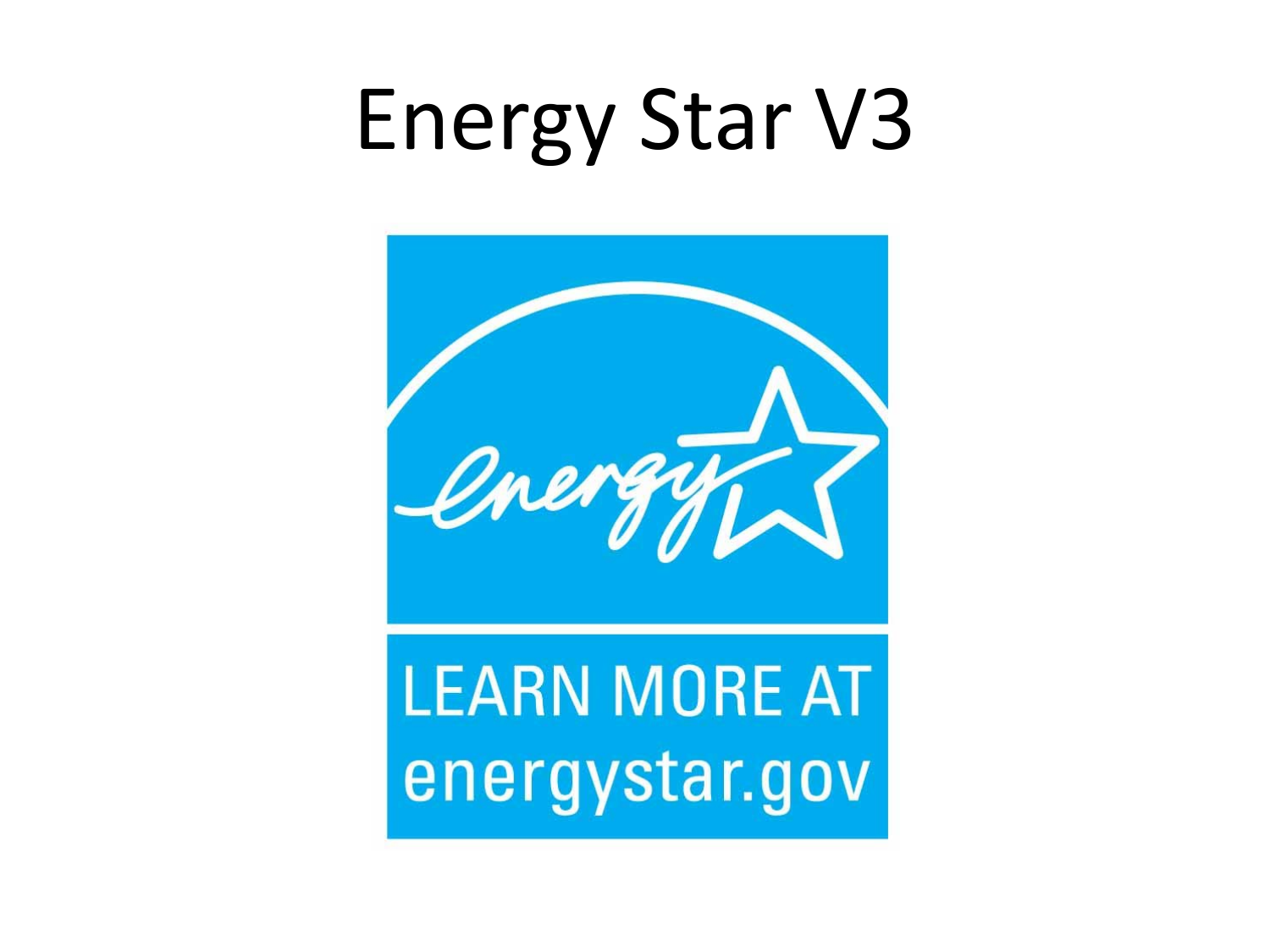#### Expanded Checklists

- First there was nothing (pre-2006)
- Then there was Thermal Bypass
- Now there is Thermal Enclosure
- Moisture Management
- HVAC (contractor and rater)
- Blower Door and Duct Blast still there
- HVAV and ventilation testing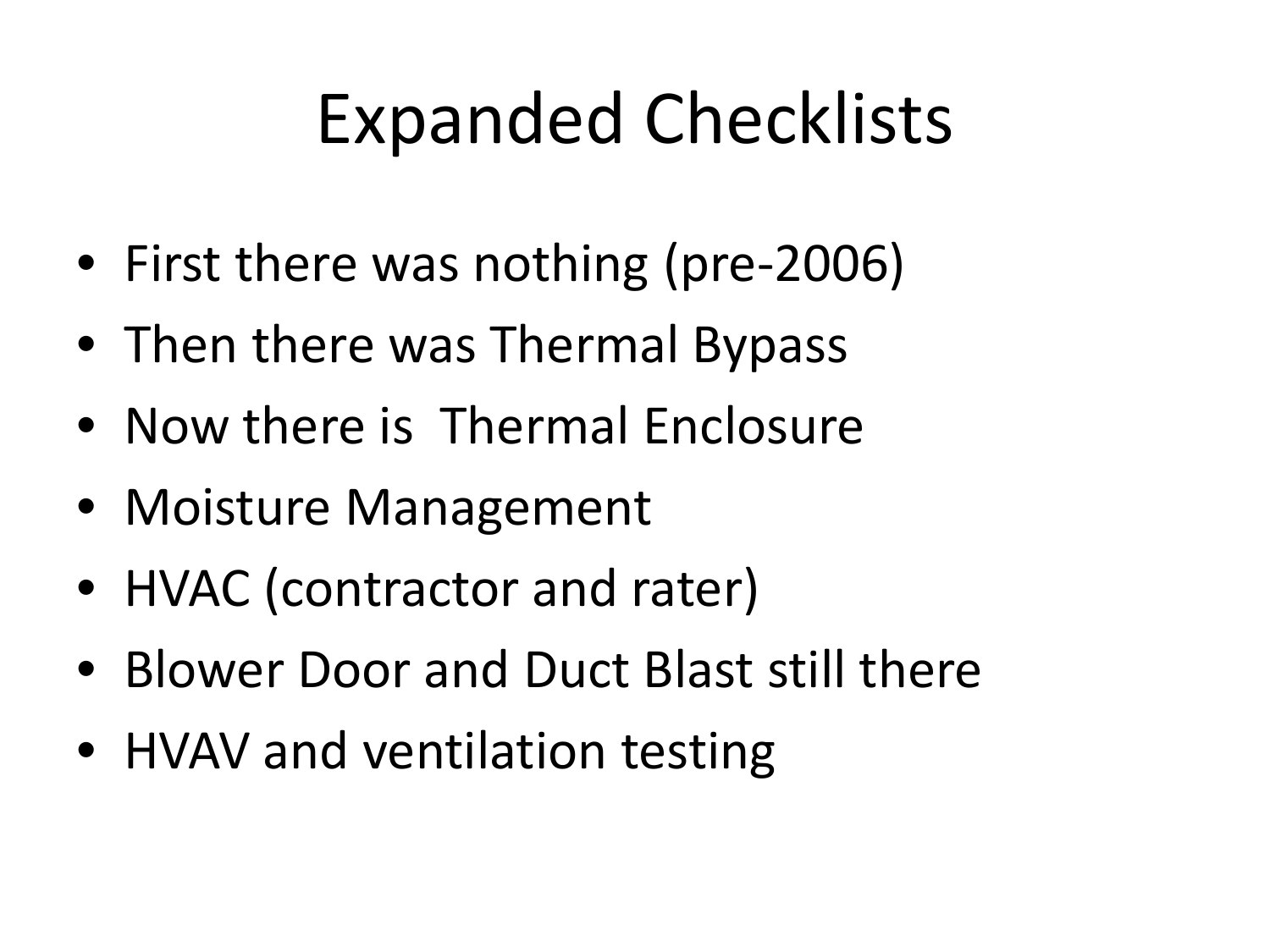### Very Difficult for Renovation

- Thermal Bypass requirements
- Air Barrier
- Full Gut
- Spray Foam
- Many consider HERS score for renovations
- NSP and Energy Star requirements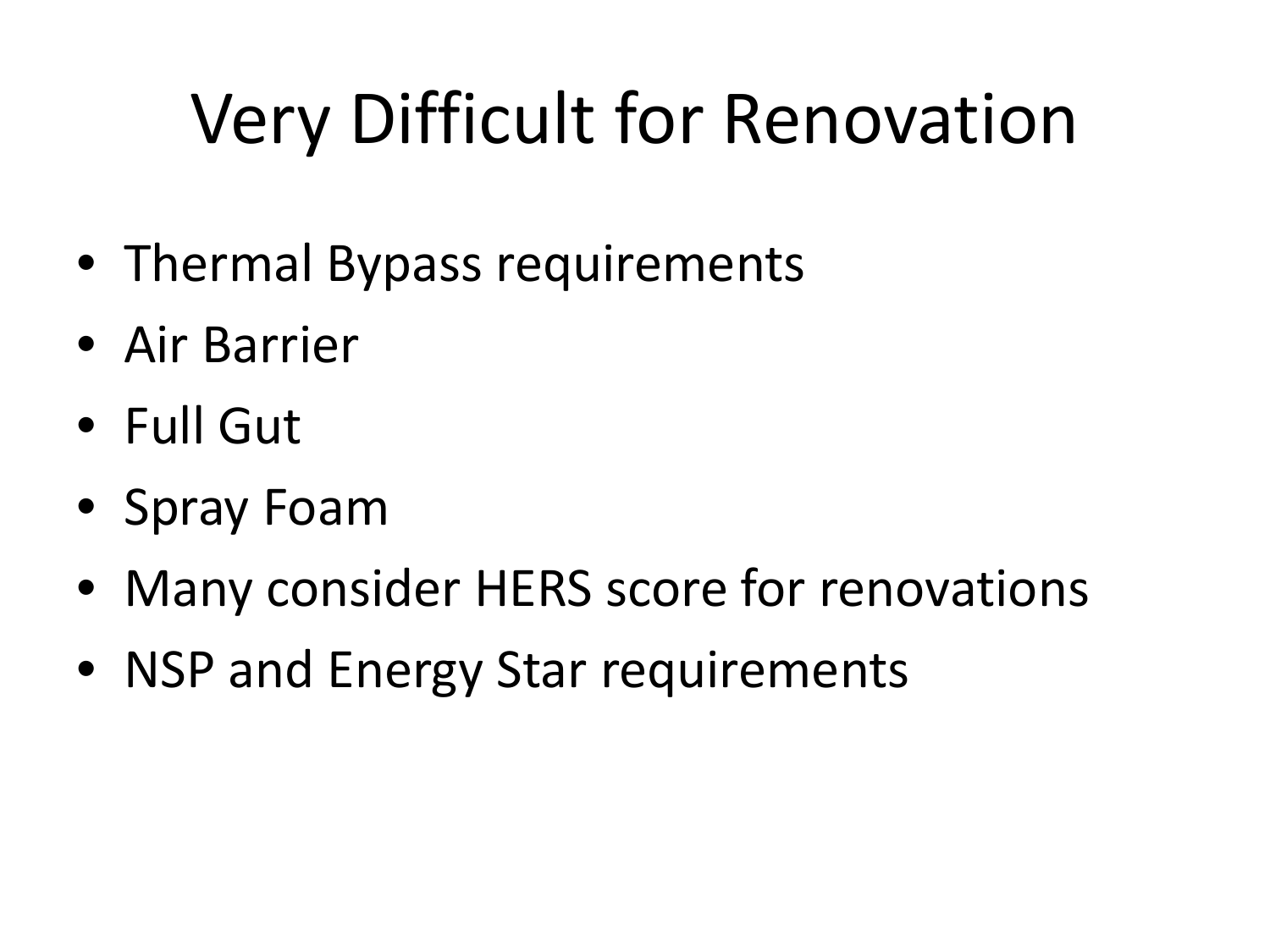#### NAHB Green Build Standard

- Released 2008
- 2000 homes recently reached
- Lower cost
- Less rigorous
- Stepping stone?
- Intended to be code ICC 700-2008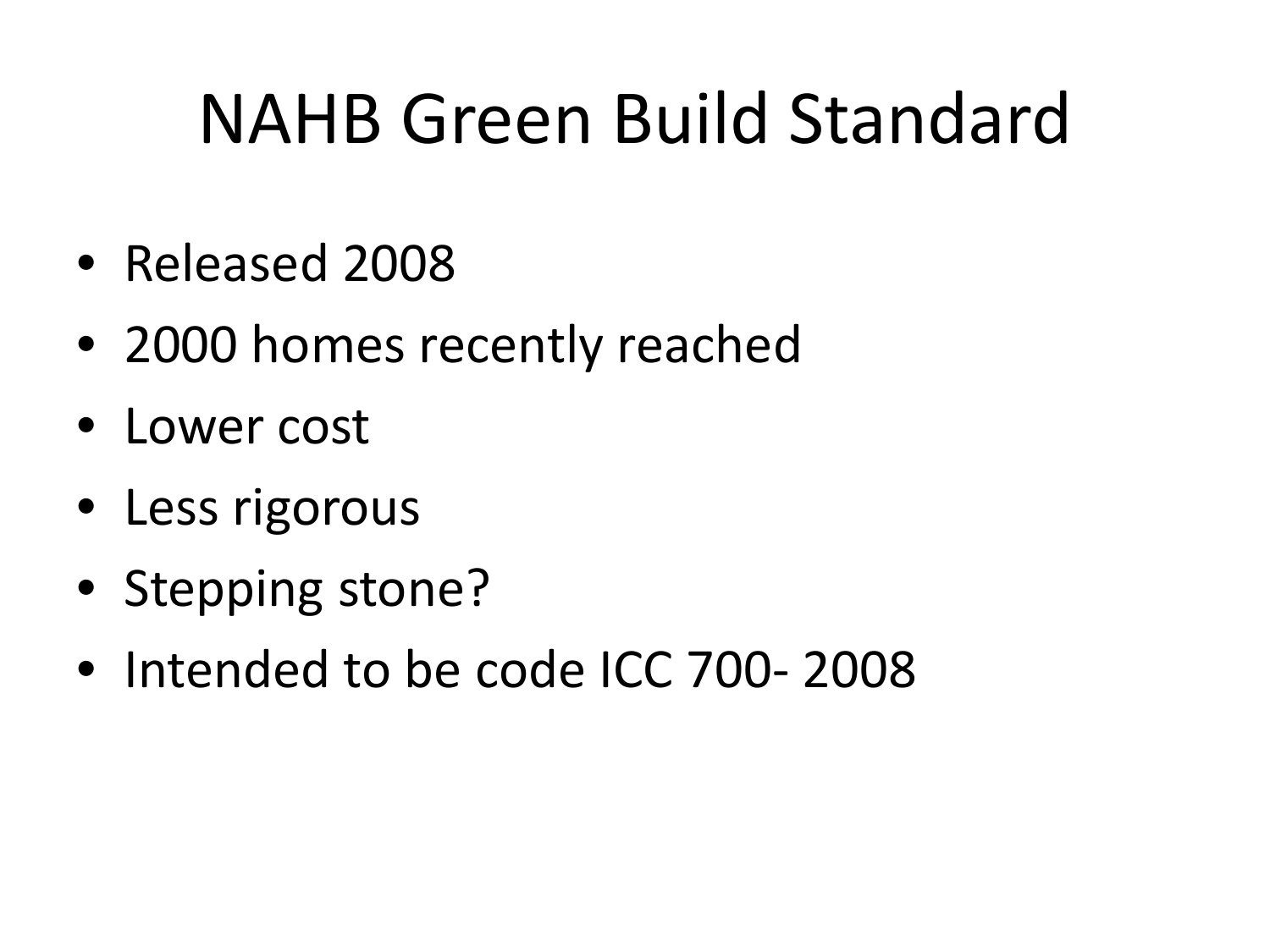### Categories of Credits

- Lot & Site Development
- Resource Efficiency
- Energy Efficiency
- Water Efficiency
- Indoor Environmental Quality
- Homeowner Education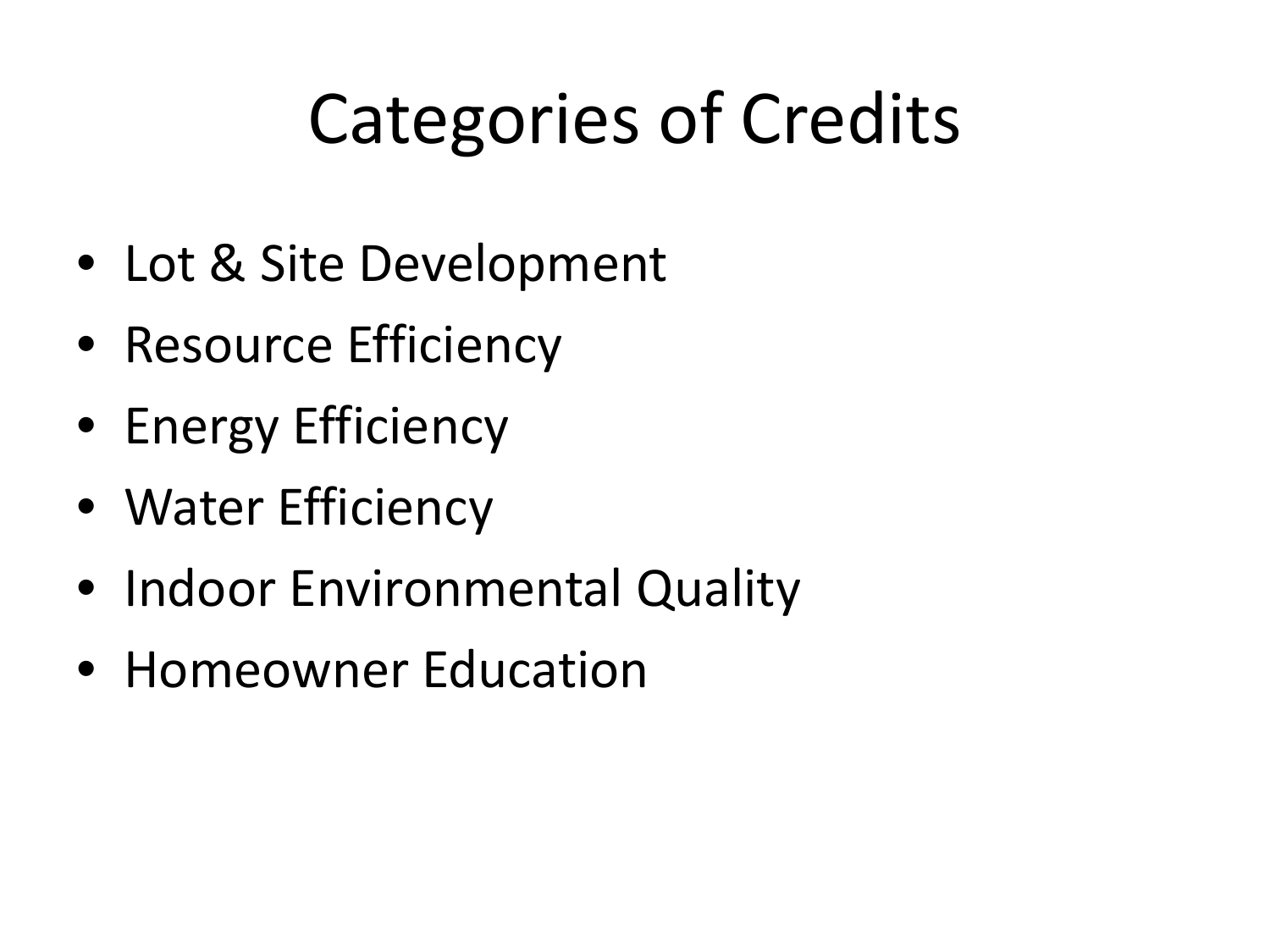#### What's Included

- Additions to single-family homes that equal less than 75% of existing square footage
- Renovations of single-family or multifamily buildings
- Renovations plus additions to single-family homes
- Renovations of pre-1980 residential buildings
- Renovations that change the use of non-residential buildings into residential uses. *Building conversions can be certified using the Green Building Path but not the Green Remodel Path*
- Individual sections or phases of residential or mixed-use developments
- Entire residential or mixed-use land developments and subdivisions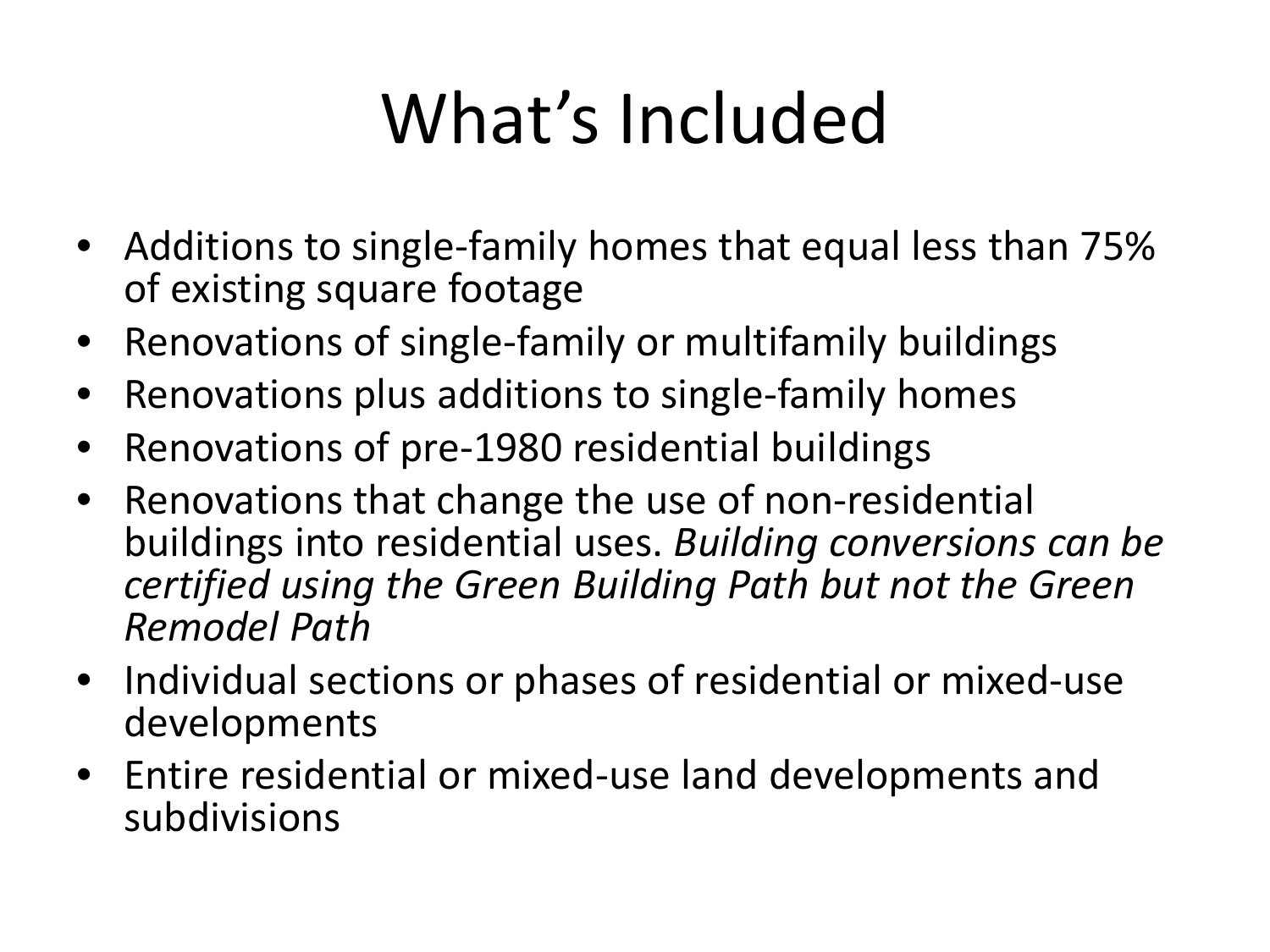

#### **LEED for Homes**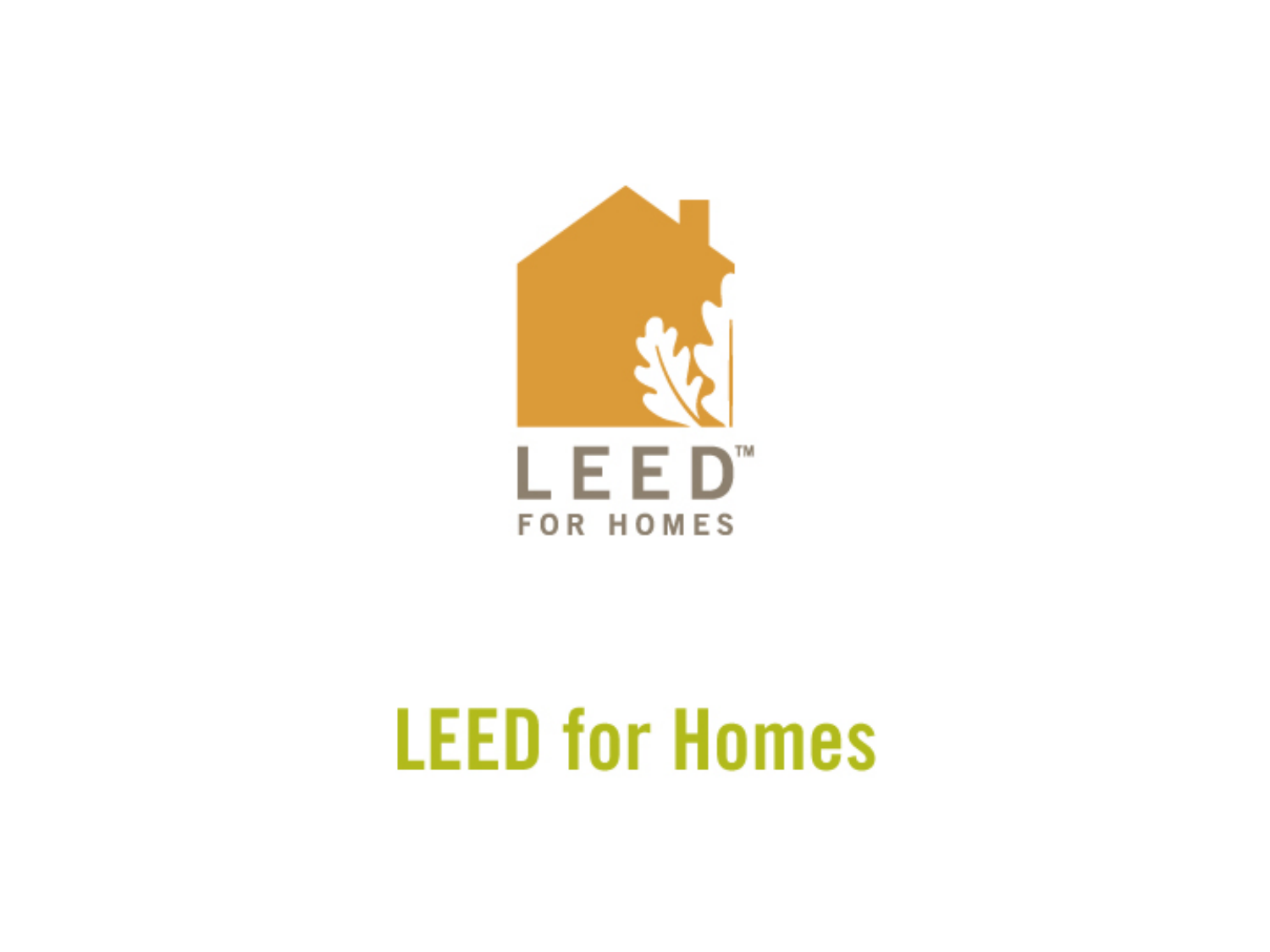#### **Credit Categories**

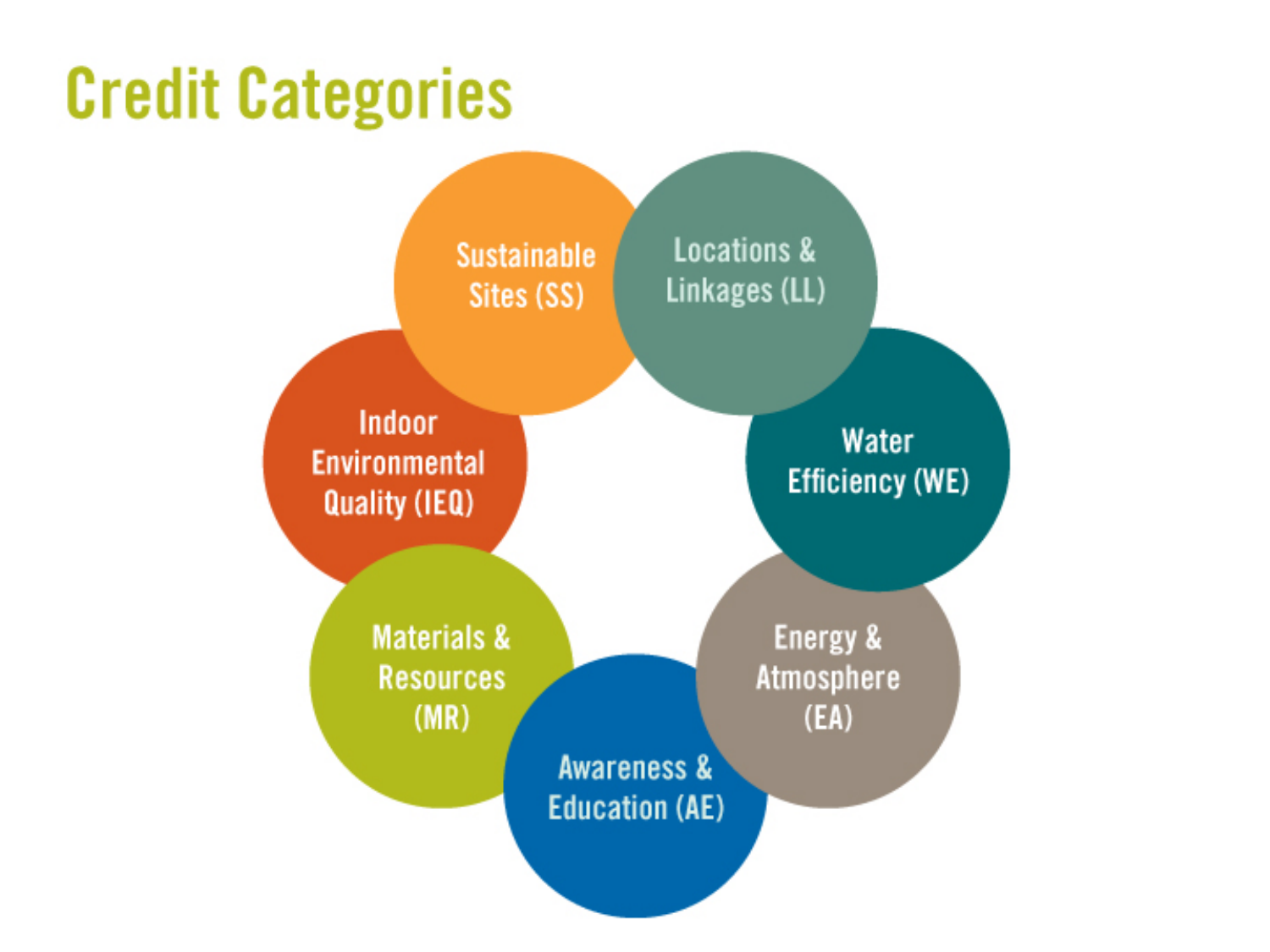### **REGREEN: Residential Remodeling** Program

www.regreenprogram.org

- Remodeling Guidelines
- Green Remodel Case Studies
- Green My Project Tool: Green **Strategy Generator**
- Additional resources
- Education



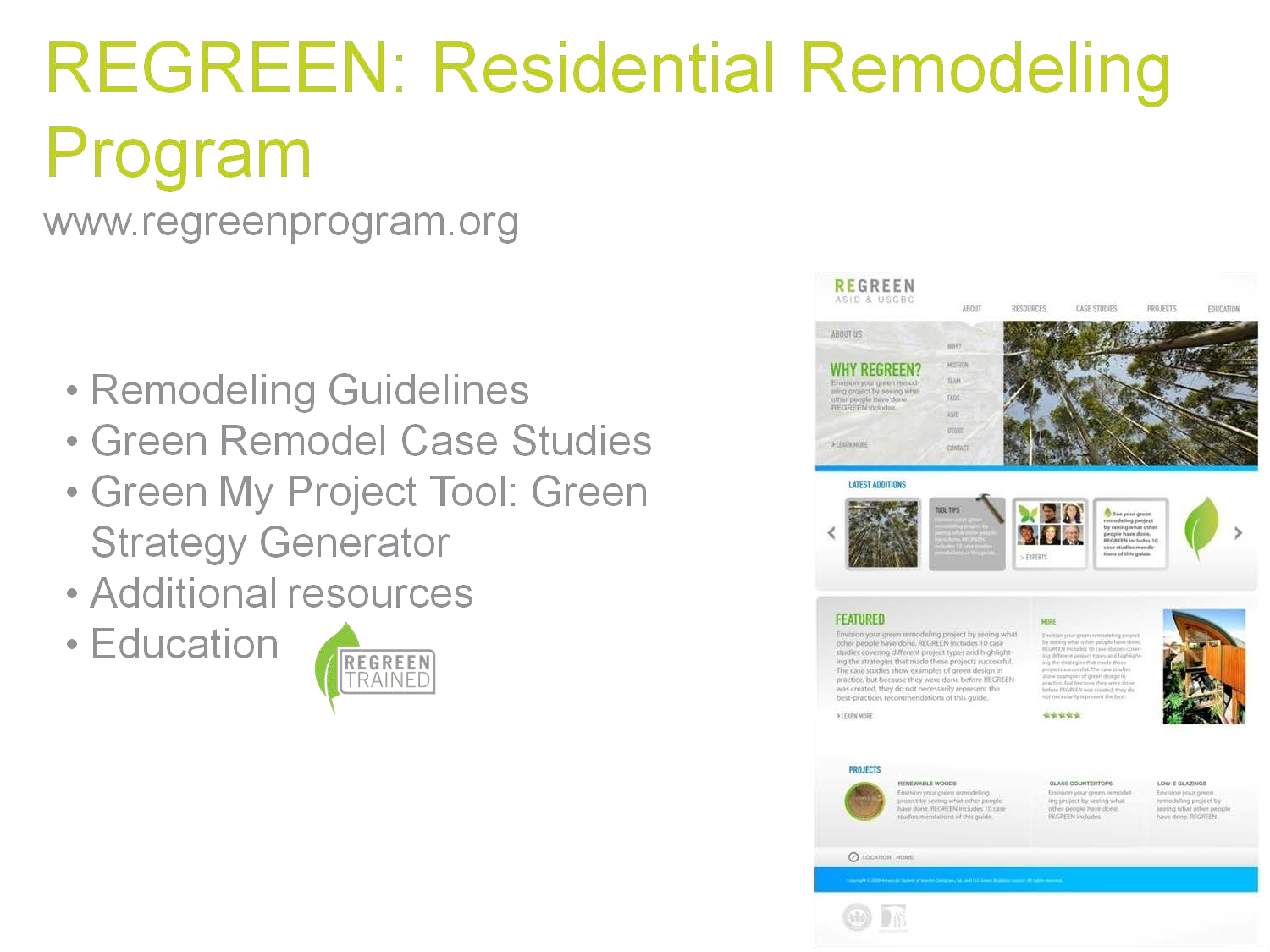### Real Life

- Adaptive reuse/ gut rehab
- Energy Star
- Historic Credits
- Energy Performance
- Program updates, LEED vs ES
- Sampling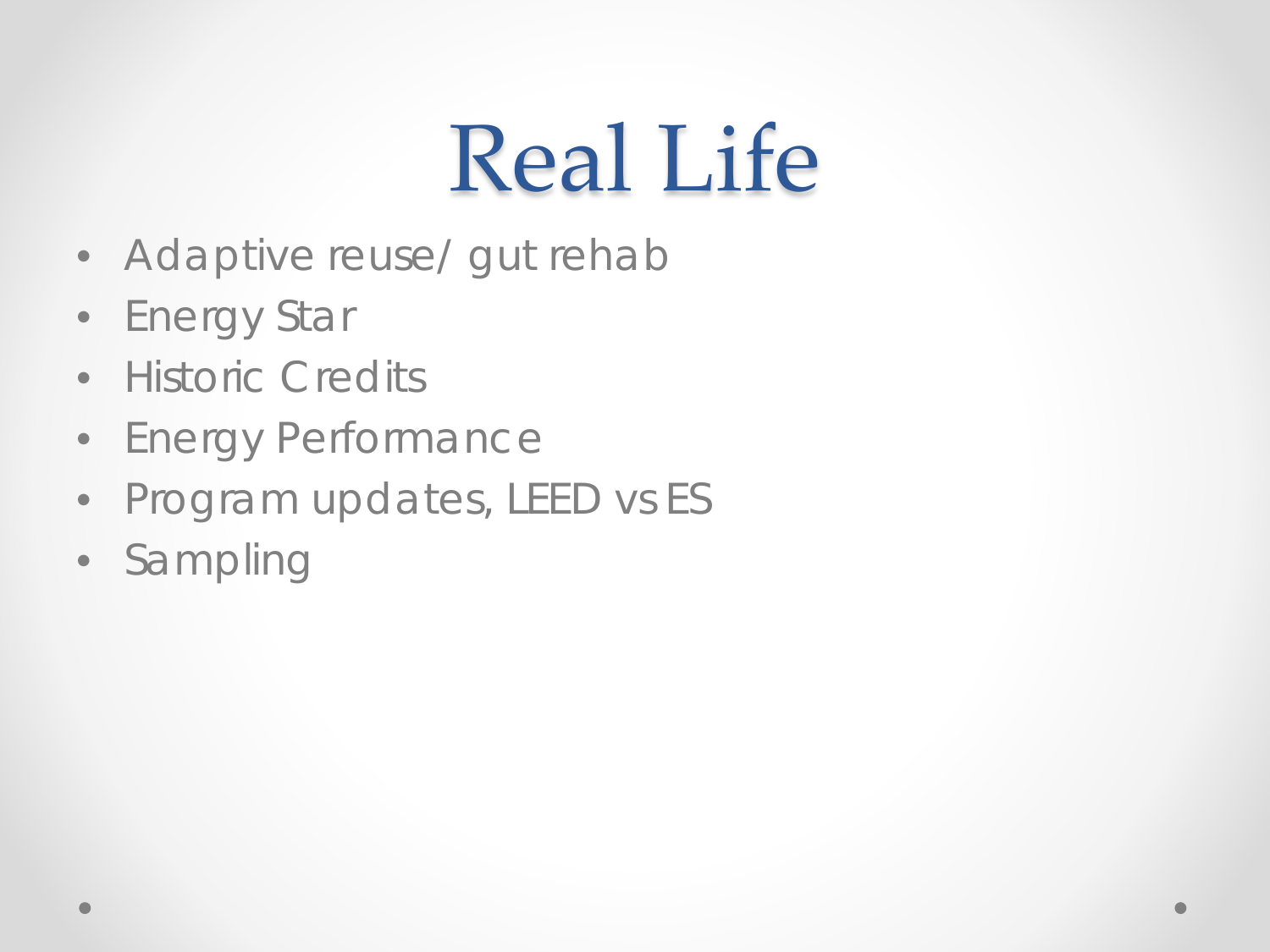#### Resources

- [www.usgbc.org](http://www.usgbc.org/)
- [www.energystar.gov](http://www.energystar.gov/)
- [www.regreenprogram.org](http://www.regreenprogram.org/)
- [www.nahbgreen.org](http://www.nahbgreen.org/)
- [www.kyhomeperformance.org](http://www.kyhomeperformance.org/)
- [www.dsire.org](http://www.dsire.org/)